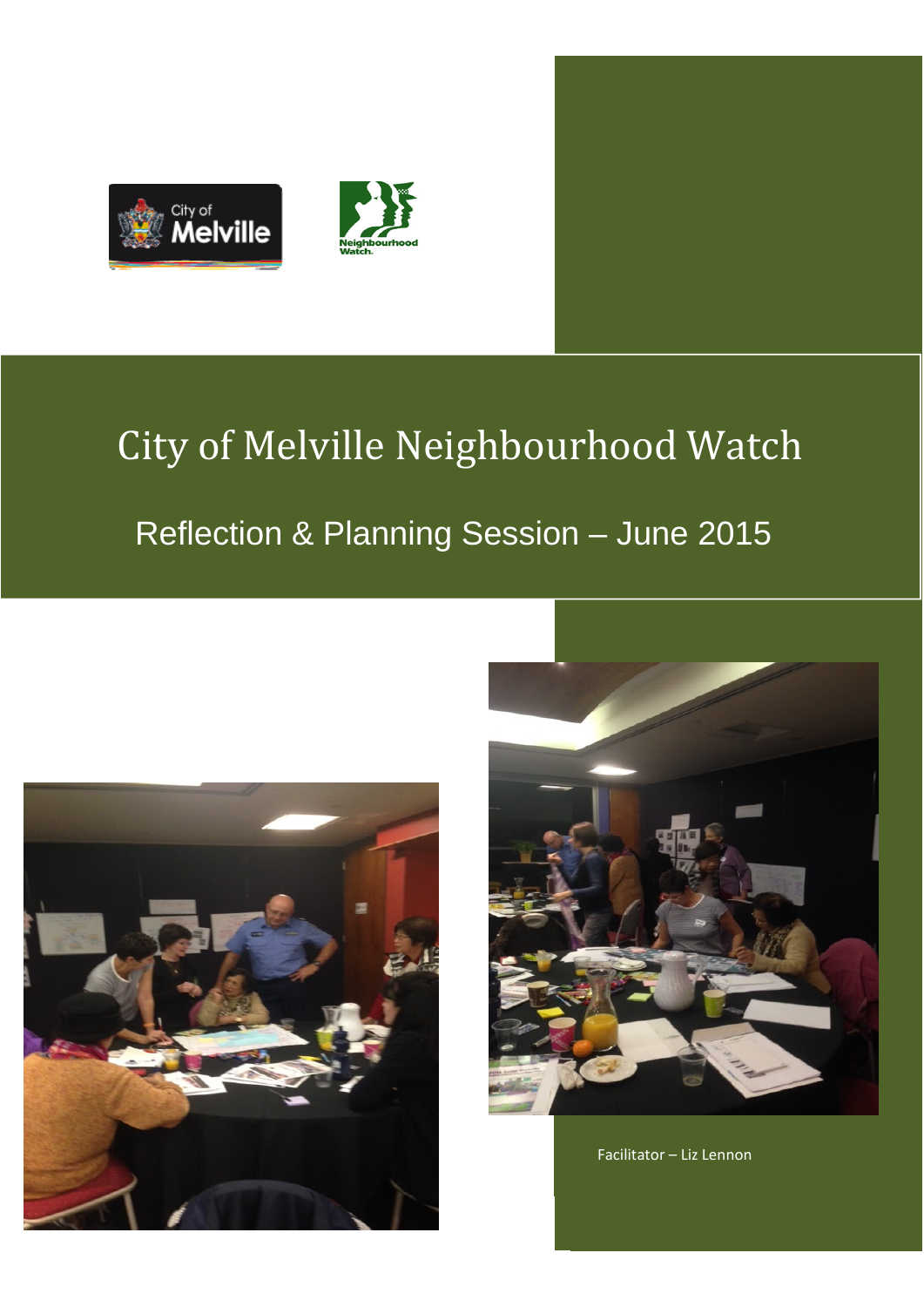

**Contents** 

City of Melville Neighbourhood Watch reflection & planning session June 2015

| Contents |  |
|----------|--|
|          |  |
|          |  |
|          |  |
|          |  |
|          |  |
|          |  |



## 1. Introduction

City of Melville Coordinator Community Safety & Crime Tanya van Sittert with facilitator Liz Lennon ran a 2 hour reflection and planning session for the members of their Neighbourhood Watch group, interested citizens, local police teams and the coordinator of Neighbourhood Watch WA on June 15 2015.

#### **People Present**

Atul Garg – volunteer NHW Coordinator Tanya van Sittert – Coordinator Community Safety & Crime Glenn Swannell – OIC Murdoch Police Gavin Radice – OIC Palmyra Police Jenny O'Brien – State NHW Office Jenny Patterson – North West Neighbourhood Connie Poon – South West Neighbourhood Cheryl Kennedy – North East Neighbourhood Linda Quo – North East Neighbourhood Lynette Cuthbert – North East Neighbourhood Peggy Fielden – South East Neighbourhood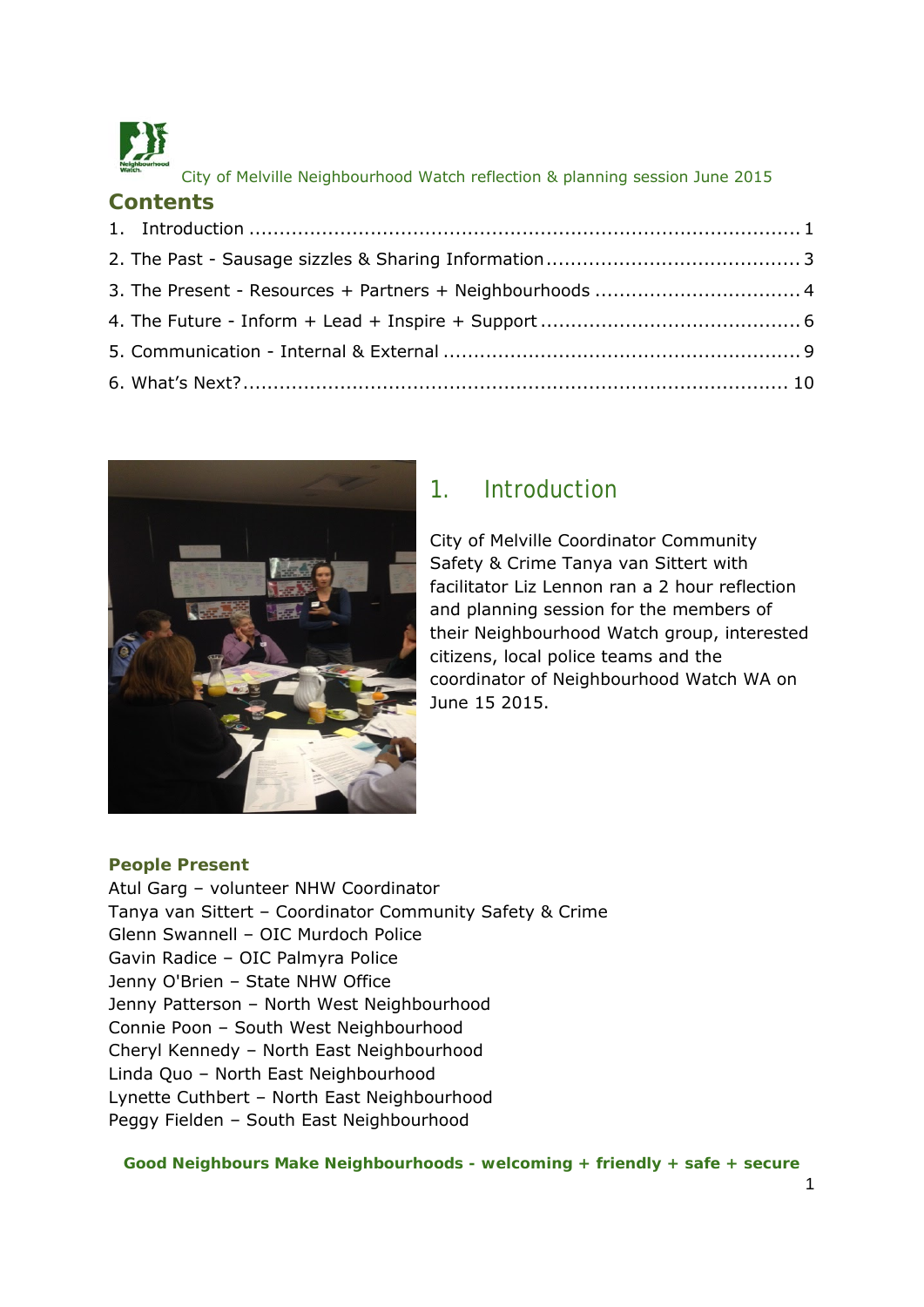

City of Melville Neighbourhood Watch reflection & planning session June 2015 Jennifer Spanbroek – South East Neighbourhood Rosemary Clarke – Community member Esme D'Souza – Community member Liz Lennon - facilitator

Neighbourhood Watch has experienced a number of transformative challenges in recent years so this session provided an opportunity to:

- celebrate the successes of past efforts
- explore the changing demographics of neighbourhoods
- see how Neighbourhood Watch was part of a bigger network of organisations focusing on welcoming and safe neighbourhoods
- explore the range of resources [people, programmes, facilities and funding] that Neighbourhood Watch groups could access
- idea storm ways that City of Melville Neighbourhood Watch groups could Inform + Lead + Support + Inspire
- discuss the range of options for internal and external communication efforts

**Actions into the future**: - it's important that the group focus their time, energy and attention on activities that will have a broad impact and help create welcoming and safe neighbourhoods. Information activities [e.g. Information stand at the City of Melville sponsored Limestone Festival] that included all the Neighbourhood Watch representatives can have a strong impact.

It's also clear that sharing information with neighbours about projects such as ewatch as well as resources they could access from the City of Melville Friendly Neighbourhood Programme, Community Safety Service and Neighbourhood Development Teams could only increase peoples sense of confidence as they would have clear information to make informed decisions that would help make their neighbourhoods welcoming, friendly, safe and secure.

There are also a range of resources and programmes run by Neighbourhood Watch WA, Neighbourhood Watch Australasia and the WA Police that the representatives could access with the support of the City of Melville Coordinator Community Safety and Crime.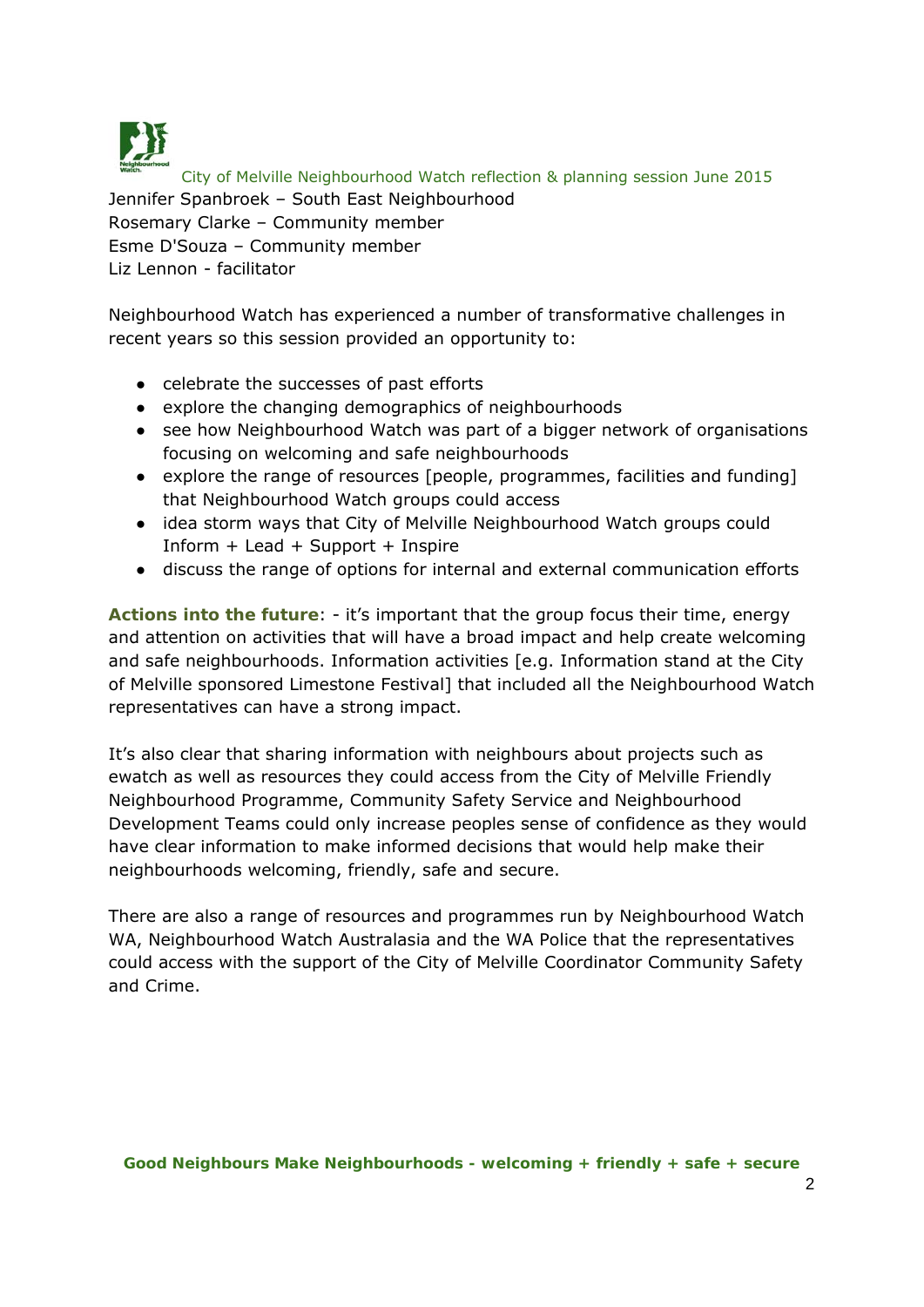

The people present contributed very positive ideas and comments throughout the session and in their evaluations they felt:

- the session was well organised and facilitated
- the session helped set direction for the City of Melville NW group for the next 12 months
- people said they felt that their feedback had been taken on board
- more informed about the resources and support for Neighbourhood Watch

Some written feedback in the evaluations included:



*'' very stimulating and thought provoking session ''* 

*'' great interactive session ''* 

*'' good fun ''* 

*'' great session - thank you ''* 

*'' must thank Liz and Tanya for a job well done ''* 

*'' Liz was dynamic and my attention remained focussed the entire time. She provided me with a lot to think about ''*



## 2. The Past - Sausage sizzles & Sharing Information

The group looked at a range of photos showing all their efforts. People commented that they really enjoyed the Limestone Festival run by the City of Melville 4 times a year as they got to connect and talk with many people from their neighbourhoods. This was a combined activity across all neighbourhoods.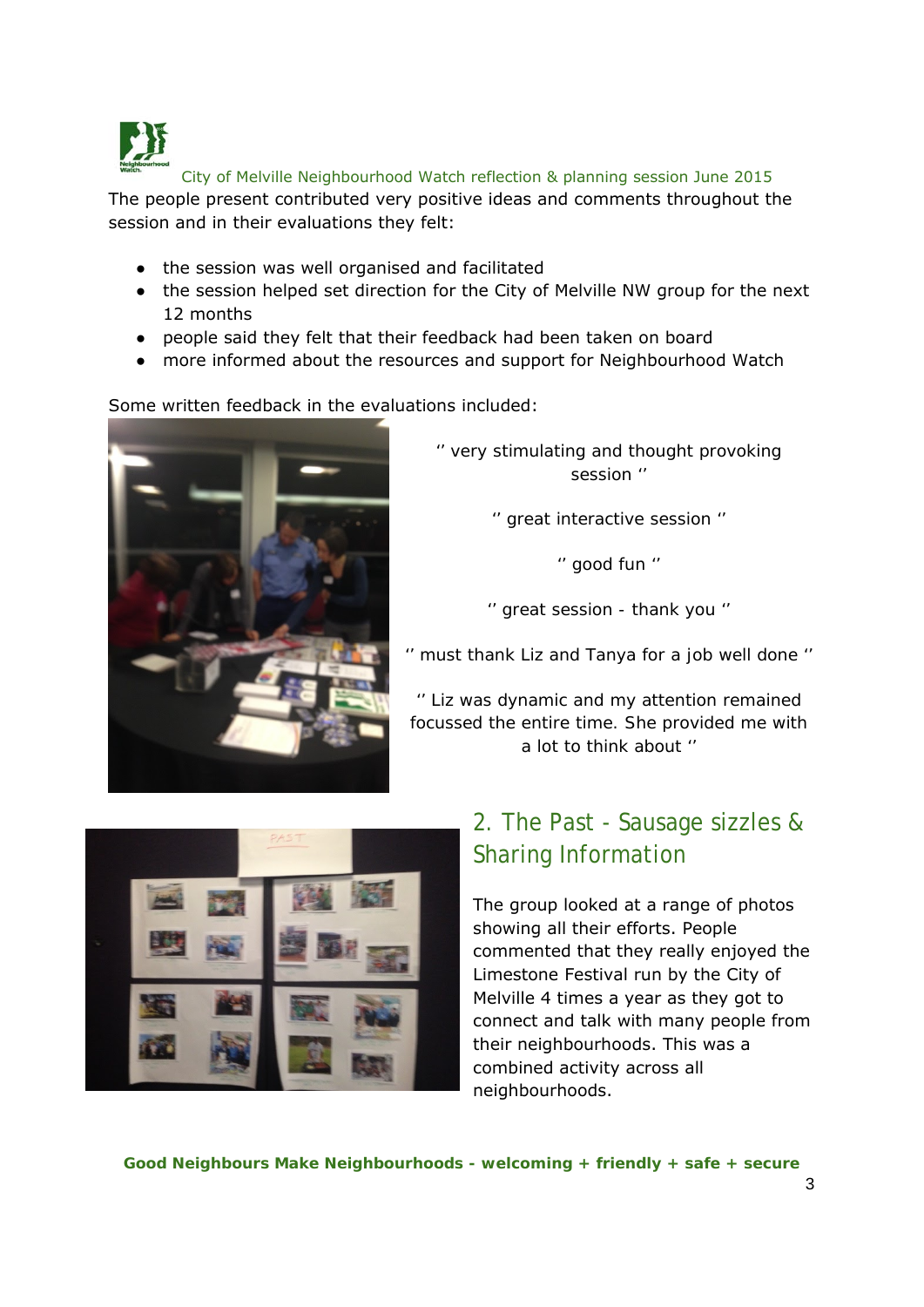

While sausage sizzles were popular people felt that they took a lot of effort and other activities around information sharing such as the Limestone Festival connected with more people.

## 3. The Present - Resources + Partners + Neighbourhoods

In this part of the session the group did 2 things:

- Explored the range of core organisations that existed to support Neighbourhood Watch
- Discussed the demographics of their neighbourhoods using 'maps' created from the City of Melville Neighbourhood plans

#### **3.1 Stakeholder Organisations & Resources**

While people knew about a range of the resources they commented that it was very useful to see them in one place. The diagram below shows the key supporting stakeholder organisations with a list of the core programmes that NHW groups can access.

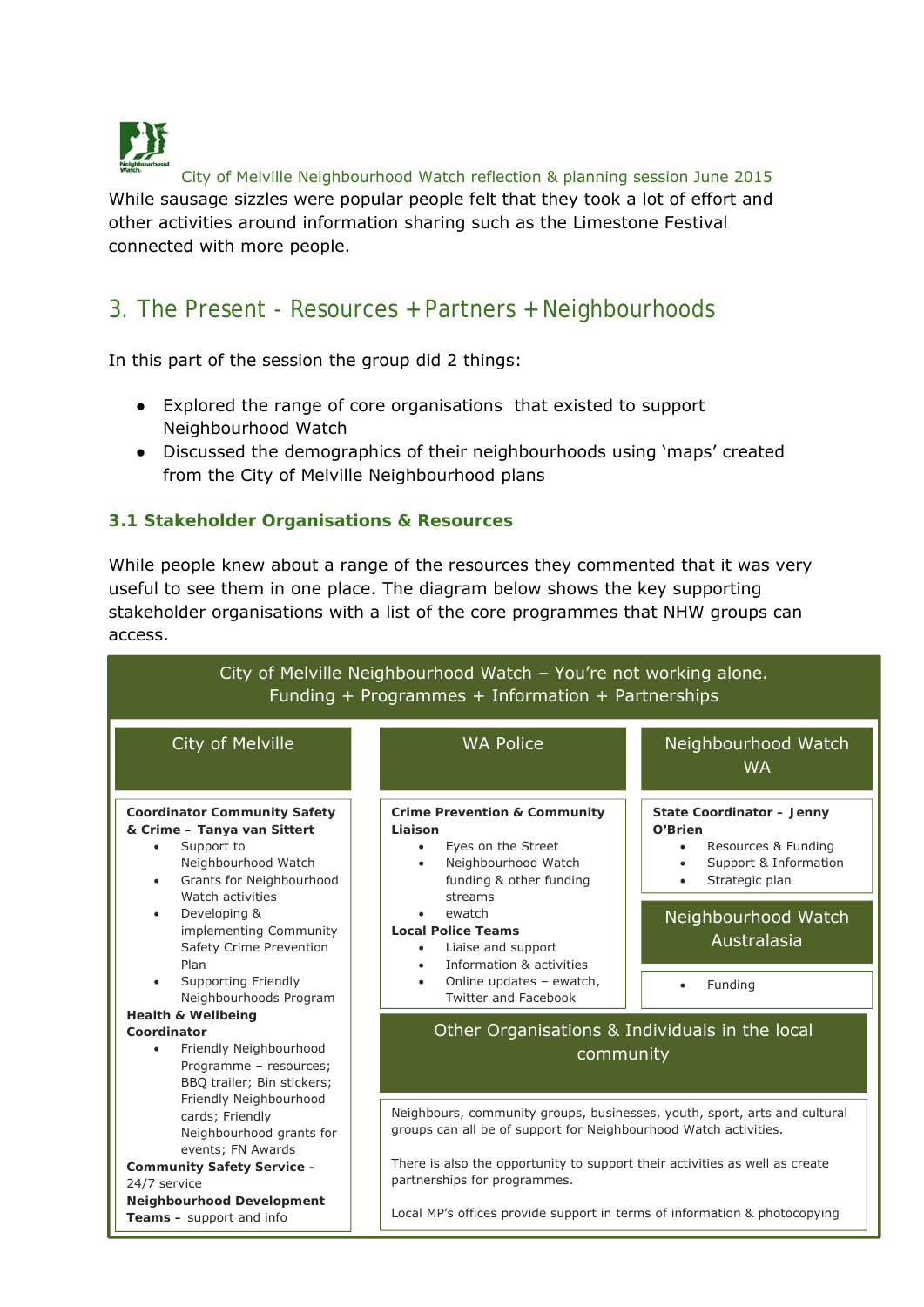



#### **3.2 Neighbourhood Demographics**

People then split up into their neighbourhood groupings and took time to look at the demographics on the neighbourhood maps [note - these maps can be accessed in the Melville City Neighbourhood Plans on their site.

[http://www.melvillecity.com.au/community-and-facilities/communitylife/neighbourhood-development/neighbourhood-plans]].

The group said that they charts gave them a deeper insight into the makeup of their neighbourhoods.

**ACTION:** Each neighbourhood coordinator will receive a laminated copy of the maps to use for their own planning.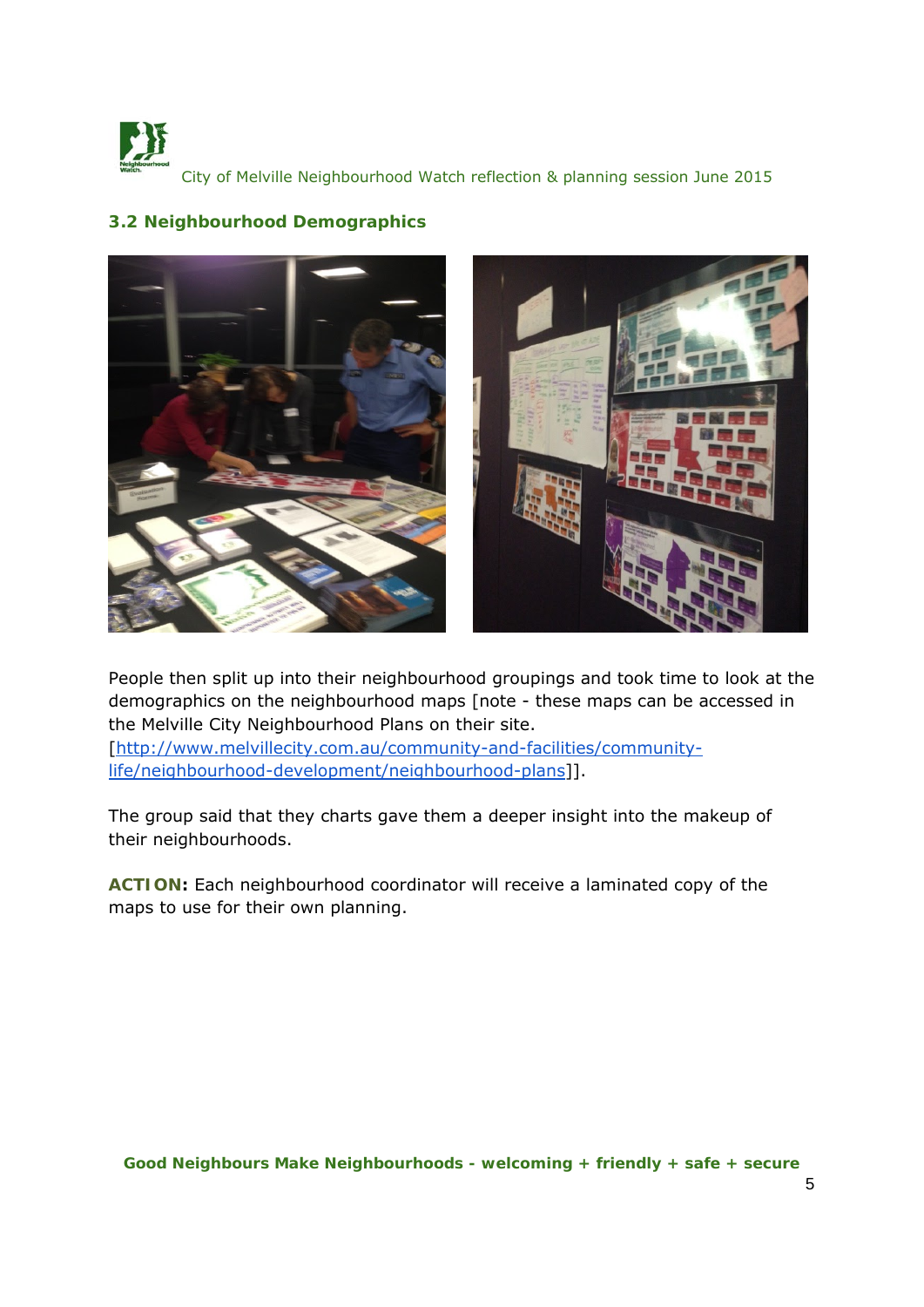City of Melville Neighbourhood Watch reflection & planning session June 2015 4. The Future - Inform + Lead + Inspire + Support



Liz then moved the group into the future. It is important to work with existing resources and organisations [as detailed in the previous section] and see how they can be leveraged.

It's also important for Neighbourhood Watch groups to see how they can encourage both formal [being part of the group's activities] and informal ways for neighbours to be part of NW.

#### *Every neighbour can be a part of Neighbourhood Watch by being welcoming and friendly*

Liz explained that Neighbourhood Watch groups could make a difference in a number of ways:

- **Inform** this is a very important activity area as there is a lot of information and programmes that need to be communicated more widely to people in neighbourhoods. Providing information can educate, increase awareness, communicate ideas and promote a stronger sense of safety.
- **Lead** developing projects and actions have been a part of Neighbourhood Watch activities for many years.
- **Support** it's important that Neighbourhood Watch groups see how they can support the work of other organisations in their communities that have a focus on creating welcoming, friendly, safe and secure neighbourhoods.
- **Inspire** it's possible to inspire and connect with neighbours and groups in both formal and informal ways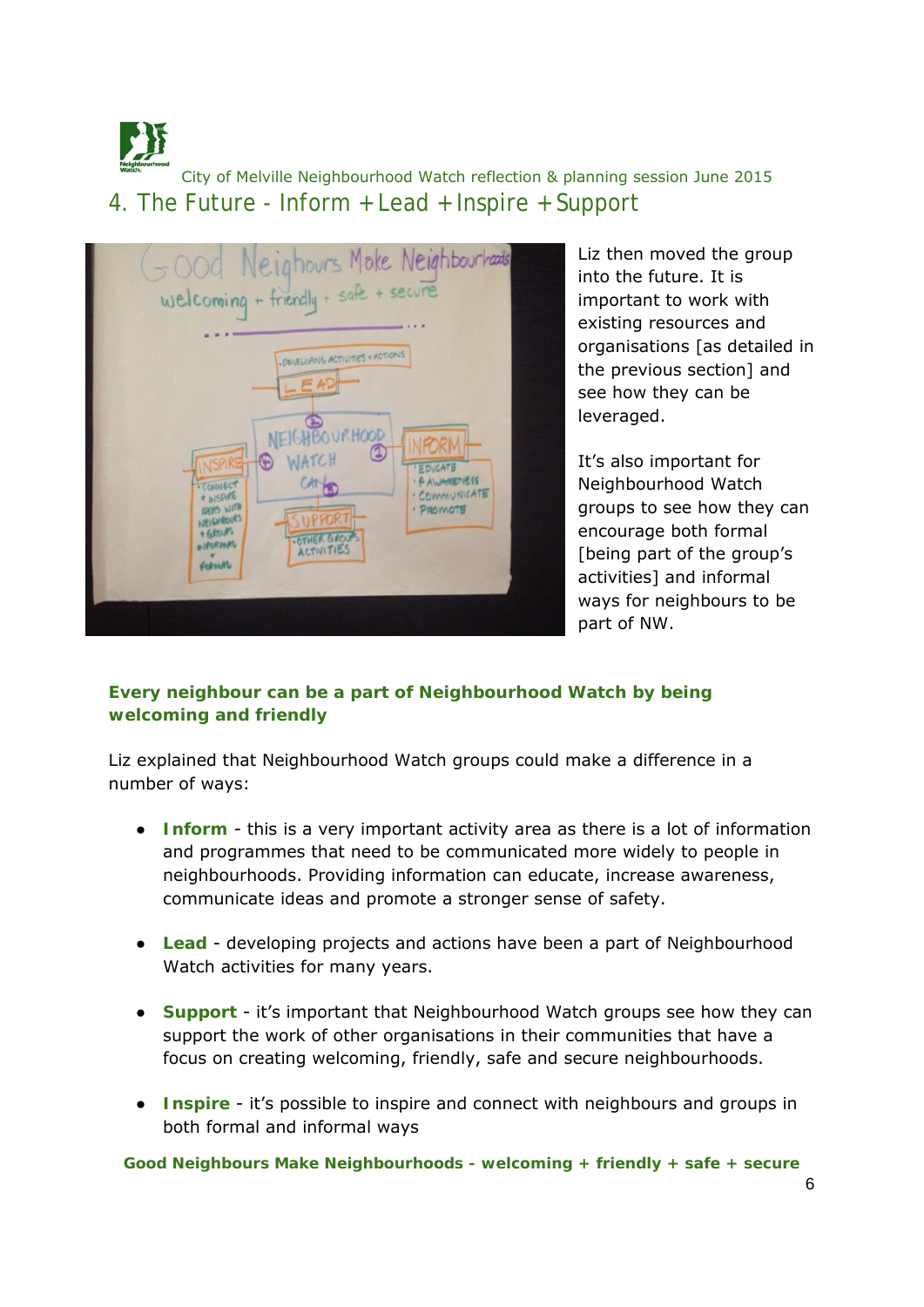



People were split into 2 groups and asked to share ideas for potential actions and activities within a planning matrix [attached in appendix] that included inform; lead; support; inspire under welcoming & friendly and safe & secure headings.

Each person was given their own planning matrix to take back to their neighbourhood groups and fine tune ideas for the next meeting in 2 months.

#### **Ideas in the Planning Matrix** Good Neighbours Make Neighbourhoods - welcoming + friendly + safe + secure

This table provides all the responses from the group. Note that ideas don't always fall in only one area.

These ideas need to be sorted further:

- **Time & Resource Sensitive** what are short and sharp activities vs longer term and more resource intensive needs to be decided
- **Scale Sensitive** what activities can be run at local neighbourhood level and which ones need to be coordinated across all neighbourhoods at Melville level needs to be explored

|               | welcoming + friendly                                                                                                                                                                                                                   | safe + secure                                                                                                                                                                                                                            |
|---------------|----------------------------------------------------------------------------------------------------------------------------------------------------------------------------------------------------------------------------------------|------------------------------------------------------------------------------------------------------------------------------------------------------------------------------------------------------------------------------------------|
| <i>inform</i> | have a yearly NW<br>calendar online<br>embrace social media<br>volunteer help to<br>$\bullet$<br>elderly neighbour<br>bake a cake for a new<br>neighbour<br>share eggs from your<br>chooks<br>introduce yourself to<br>your neighbours | share CSS, police and<br>$\bullet$<br>NW contact numbers<br>and services<br>potential<br>$\bullet$<br>communication<br>channels - NW<br>meetings; twitter;<br>Facebook; e watch;<br>com mosaic; Melville<br>times<br>NW safety/welcoming |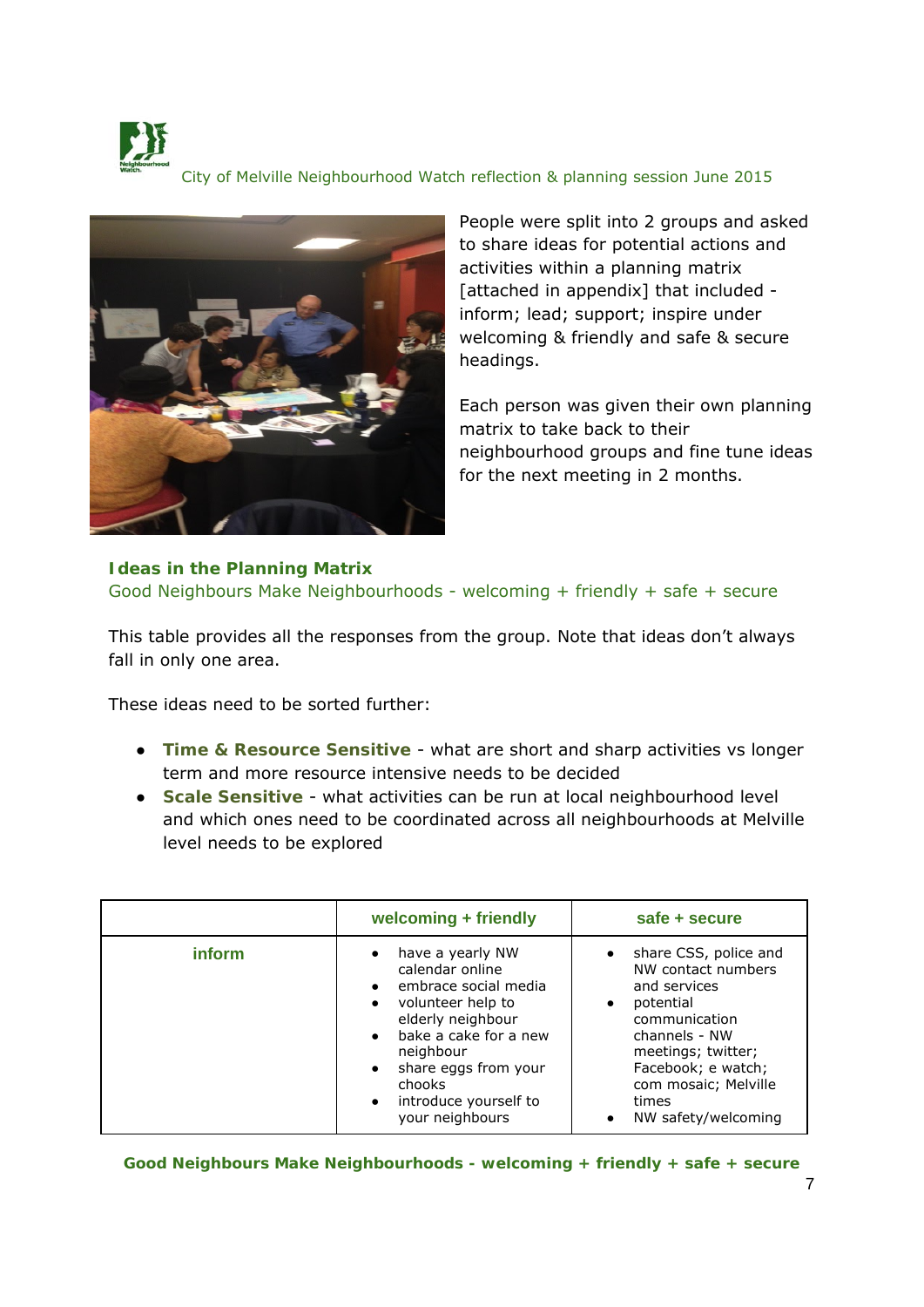

|         | have a street party<br>٠<br>use friendly<br>$\bullet$<br>neighbourhood cards<br>for coffee sessions<br>bring a hot pot to a<br>$\bullet$<br>neighbour who may be<br>ill or need some<br>support<br>say hello to a new<br>$\bullet$<br>neighbour<br>organise sausage sizzle<br>٠<br>in the front garden<br>welcome new neighbour<br>$\bullet$<br>with a plant<br>coffee vans in<br>$\bullet$<br>neighbourhood to share<br>information<br>shopping centre NW<br>$\bullet$<br>information booths<br>street chat<br>$\bullet$<br>provide an information<br>$\bullet$<br>session about NW to<br>local groups e.g.<br>mothers groups<br>Share key information<br>$\bullet$<br>about NW and other<br>resources around the<br>neighbourhood | tip of the months in<br>ewatch<br>knock knock magnet<br>$\bullet$<br>with your number on it.<br>you can deliver to<br>neighbours and let<br>them know who you are<br>encourage<br>$\bullet$<br>communication and<br>plain talk                                                                                                                                                                                         |
|---------|-------------------------------------------------------------------------------------------------------------------------------------------------------------------------------------------------------------------------------------------------------------------------------------------------------------------------------------------------------------------------------------------------------------------------------------------------------------------------------------------------------------------------------------------------------------------------------------------------------------------------------------------------------------------------------------------------------------------------------------|------------------------------------------------------------------------------------------------------------------------------------------------------------------------------------------------------------------------------------------------------------------------------------------------------------------------------------------------------------------------------------------------------------------------|
| lead    | have a focused<br>$\bullet$<br>campaign where each<br>NW person talks to<br>neighbours and<br>encourages them to<br>join E Watch<br>market and promote<br>$\bullet$<br>your role in NW<br>Deliver NW bin and<br>$\bullet$<br>window stickers to<br>neighbourhood post<br>boxes or door knock<br>get NW bookmarks<br>printed                                                                                                                                                                                                                                                                                                                                                                                                         | coffee can, police, CSS<br>$\bullet$<br>come visit for a street<br>get together<br>new home/new resident<br>٠<br>letter drop with bin and<br>window stickers and<br>NW info/resources<br>encourage reporting of<br>٠<br>suspicious activities<br>with Lions Club,<br>$\bullet$<br>schools, church groups<br>and other groups for<br>event partnerships<br>advise how to report to<br>police, crime stoppers<br>and CSS |
| support | have a presence as NW<br>$\bullet$<br>team at events such as<br>Limestone and PT<br>Walter concerts AND<br>safety and security<br>seminars at Melville Rec<br>and Civic Centres<br>align function with City<br>of Melville event<br>calendar                                                                                                                                                                                                                                                                                                                                                                                                                                                                                        | meet neighbours and<br>$\bullet$<br>have afternoon tea get<br>togethers<br>support school fairs,<br>retirement village<br>activities and<br>individuals                                                                                                                                                                                                                                                                |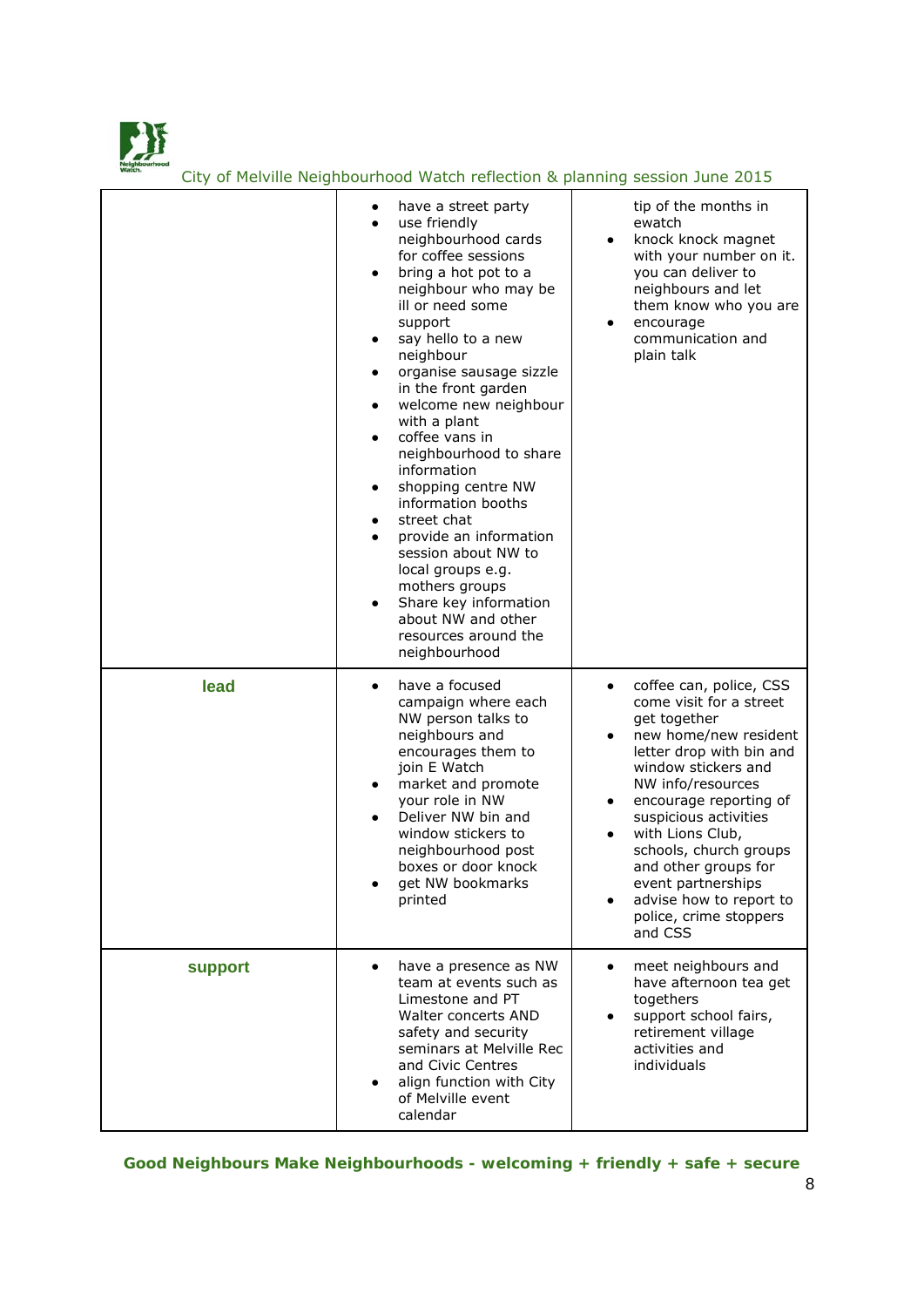

|                | See how we might be<br>able to support and<br>provide information to<br>scouts, Rotary, sport<br>groups etc.   |                                                                                                                                                                                                    |
|----------------|----------------------------------------------------------------------------------------------------------------|----------------------------------------------------------------------------------------------------------------------------------------------------------------------------------------------------|
| <b>inspire</b> | share success of police<br>and CSS and NW with<br>others<br>NW bin sticker day and<br>advertise in local paper | help people create<br>personal safety plan<br>merchandise and<br>$\bullet$<br>personal safety devices<br>- alarms and phone<br>numbers<br>give away safety<br>information and alarms<br>to elderly |

## 5. Communication - Internal & External

It's vital that communication channels, both internal and external, are clarified and utilised so that ideas, feedback, plans and evaluations can be kept practical and on track.

**5.1 Internal Communication Options: -** The group has both formal [bi monthly meetings of the whole group] and informal [coffee catch ups] ways of communicating face to face. While face to face communication is vital it can also be time consuming so an online communication method that goes beyond email needs to be activated.

Currently there are 2 options being explored: - 1. Creating a Neighbourhood Watch forum within the Melville City IT framework. 2. Linking in to the soon to be developed Neighbourhood Watch WA online forum.

A well organised online forum would allow the group to:

- share information
- explore ideas
- provide support
- add useful resources

Essentially it becomes an online communication and knowledge space.

**ACTION**: - a timeline for the development of the NWWA online forum is identified and Melville NW groups helps pilot it.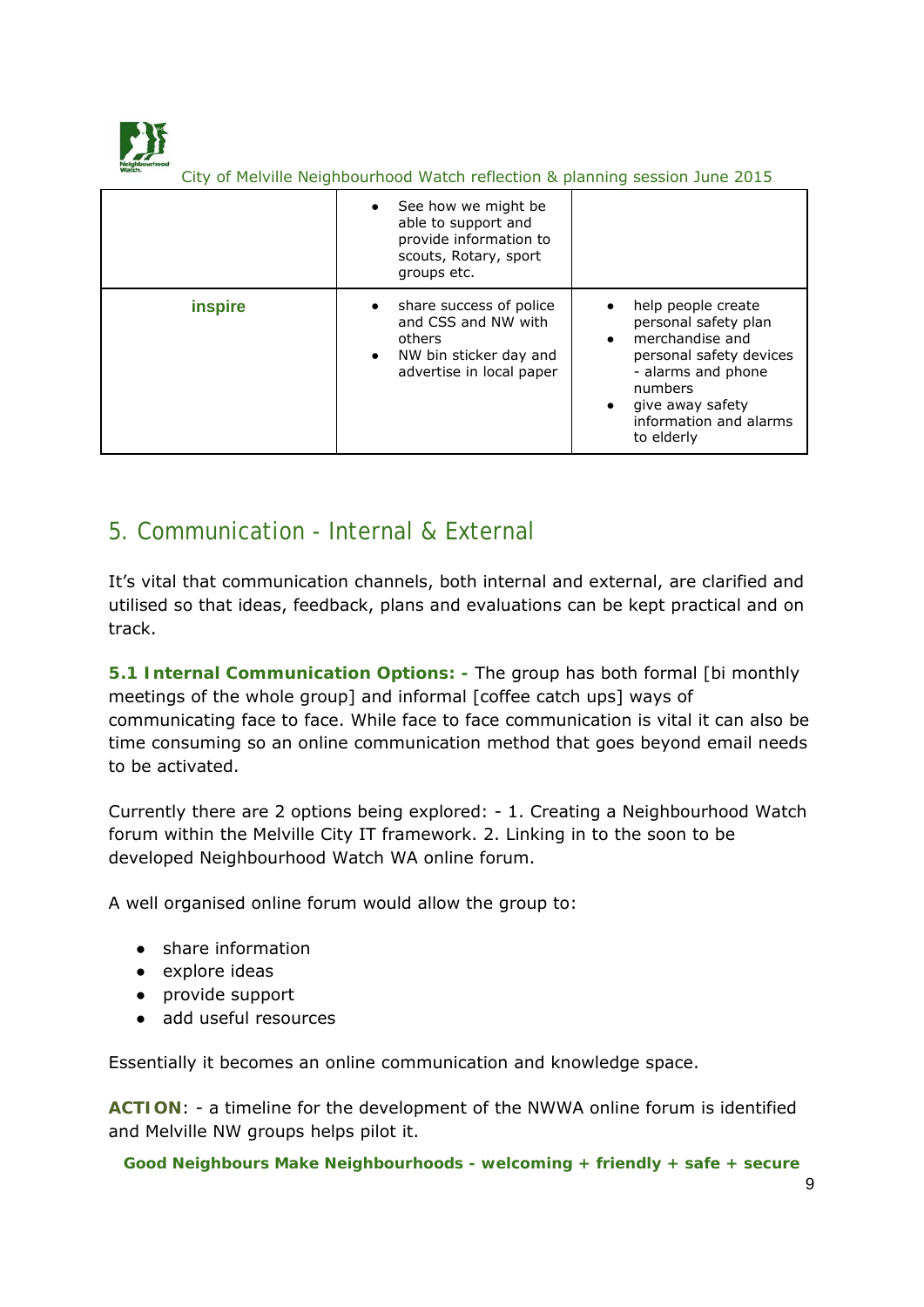

#### **5.2 External Communication with the broader community**

It's essential that information be shared with the broader community so they can feel welcomed, safe and secure.

These are a few ways that Neighbourhood Watch does and can communicate more broadly:-

Face to face - events are a key way that the group communicates with the broader community. They also communicate informally by chatting with neighbours

Online - E Watch needs to be utilised more and the group could aid this by increasing the numbers who sign up to it. Currently information is sent to Tanya and she sends it to E Watch. Another suggestion is that the Neighbourhood Watch page on the City of Melville site build up its content and information. Tanya is looking at doing this in the future.

Media Offline - Currently Neighbourhood Watch does not have a presence in local newspapers. It would be useful if they had a section on the same page as Streetwatch that provided information on local NW activities, information, resources, ideas and promotions. This could be something that is a partnership coordinated between City of Melville and NWWA as a pilot. A template could be developed that all Neighbourhood Watch groups could use.

Information posters could also be placed in local businesses and with local groups.

**ACTION: -** this topic needs to be discussed further so that a clear communication strategy can be developed and activated by the group.

### 6. What's Next?

A lot was achieved in 90 minutes and the group is to be commended for their enthusiasm and focus.

There are a number of next steps that are recommended:

● this report be circulated to the session participants as well as to the broader community using on and offline communication channels